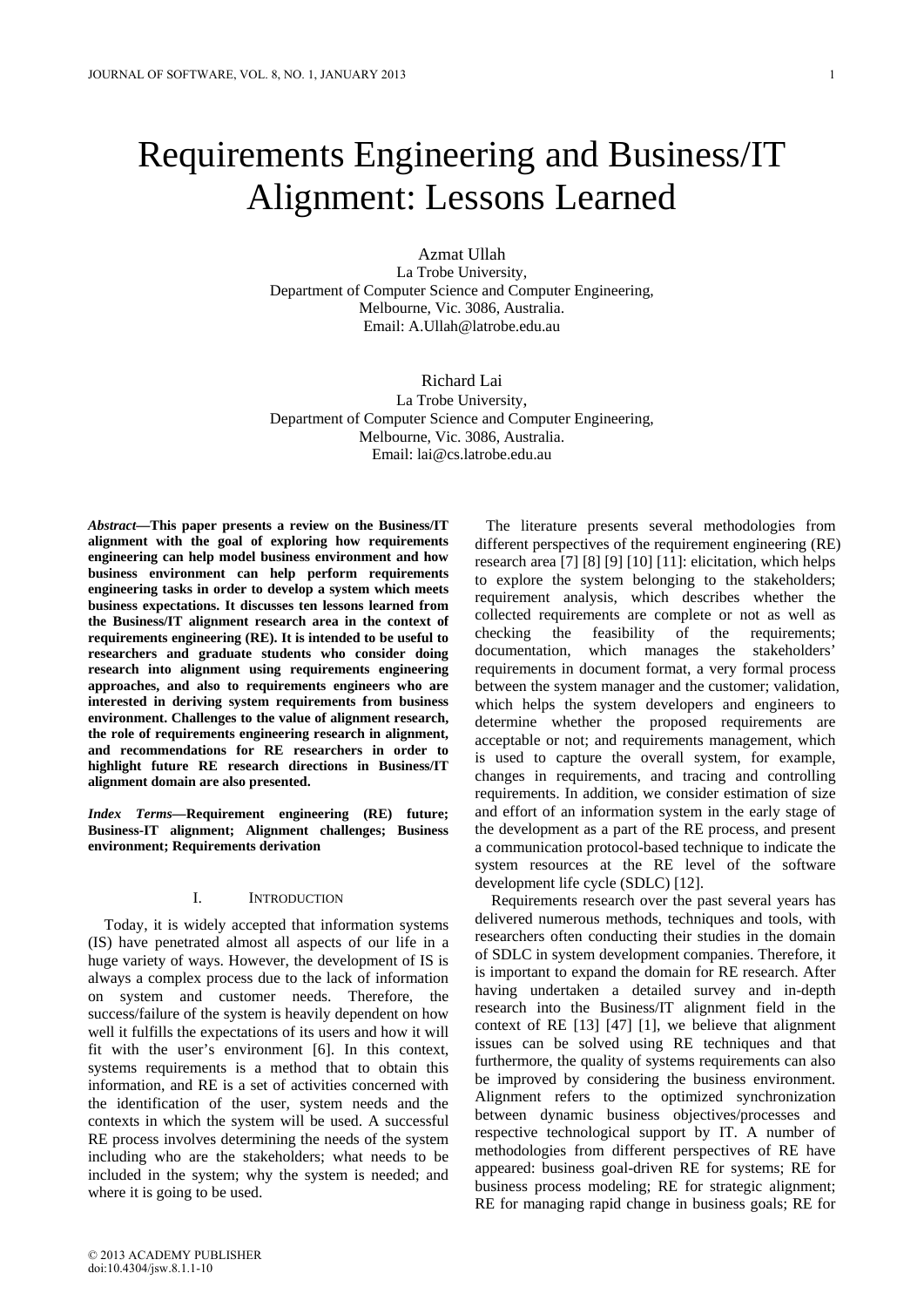structural alignment; RE for managing security-related risks in business; RE for improving IT belief within the business organization; and RE for the development of an IT system according to business expectations.

This paper presents a review on the Business/IT alignment with the goal of exploring how requirements engineering can help model business environment and how business environment can help perform requirements engineering in order to develop a system which meets business expectations. It discusses ten lessons learned from the Business/IT alignment research area in the context of RE. It is intended to be useful to researchers and graduate students who consider doing research into alignment using requirements engineering approaches, and also to requirements engineers who are interested in deriving system requirements from business environment. Challenges to the value of alignment research, the role of requirements engineering research in alignment, and recommendations for RE researchers in order to highlight future RE research directions in Business/IT alignment domain are also presented.

## II. LESSON 1: CONCEPT OF ALIGNMENT AND REQUIREMENTS ENGINEERING

One of the first things we have learned from Business/IT alignment research is that in order for a company to have strong alignment, there must be a good working relationship between business and information technology (IT). Alignment refers to the optimized synchronization between dynamic business objectives/processes and respective technological support by IT. Successful alignment may result in better business performance for the organization, more effective strategic planning and better IT support for business processes [1]. But, achieving strong alignment has always been a difficult issue for several reasons: a lack of IT belief, structural differences between business and IT, a lack of system support, rapid changes in business goals, strategic differences between business and IT, planning differences between business and IT, security issues, and a lack of methodologies to manage business processes etc. As a result, this issue has been a top concern among business and IT professionals over the last two decades [1].

The concept of alignment is not new, first appearing in the early 1970s. Since then, researchers have tried to link the issue by examining it from different perspectives of the organization such as: structure [2], culture [3], strategy [4], and social aspects [5]. In relation to the organization's structure, scholars considered complex structures, and quick changes in structure. In relation to the organization's culture, they examined the lack of communication, weak relationships and a lack of IT belief within the organization. In relation to the organization's strategic directions, factors such as formal business and formal IT strategy were considered in terms of alignment. In relation to the social aspects of the organization, factors such as a lack of shared domain knowledge, a lack of IT knowledge in the business department and a lack of business knowledge in the IT department were considered.

The literature shows that alignment has been studied from various levels, each level demonstrating a specific part of the enterprise, for instance, the internal and external level of alignment between business and IT, the department level of alignment, the project level of alignment, etc. In the external level, the enterprise is aligned with the business partner or with other similar enterprises such as enterprise clients, enterprise dealers and enterprise challengers. In the internal level of business/IT alignment, all enterprise departments such as marketing, finance, human resource management, administration, technology etc, are aligned with each other. This type of alignment is known as organizational level alignment, departmental level alignment, top business management alignment and operational level alignment, project level alignment and technology level alignment.

## III. LESSON 2: REQUIREMENTS ENGINEERING AND ORGANIZATIONAL GOALS

Research into Business/IT alignment has shown that rapid changes in business goals negatively affect the process of alignment between business and IT due to the fact that businesses require less time to move to another goal but IT requires more time to support the new goal. A goal is an organizational action or a set of actions that need to be achieved and can be defined into various concepts [14]: goal as maintenance refers to those organizational goals that are usually high level and must be complied with. These kinds of goals generally map to the non-functional system requirements; goal as achievement represents the objectives of an enterprise or system; goal as belief describes design rationale and enables firms to consider domain characteristics that reflect the decision-making process in the firm or system development phase; goal as soft refers to soft goals where there are no straightforward criteria for whether the condition is fulfilled; and finally goal as constraint places a condition on the achievement of a goal.

There are two viewpoints on the concept of business goals in relation to system RE in Business/IT alignment research: 1) methodologies (I\*, Goal-based Workflow, GOMS, RE approach to improving Business/IT alignment, EKD) are developed to derive system requirements from business goals; and 2) methodologies are developed to model business goals using RE. In relation to the former, the I\* framework is based on a business goal concept that allows IT analysts to observe the requirements at an early stage of system development. The I\* authors found that organizational actors have their own goals and beliefs, where each actor is connected to one another [16]. The Goal-based Workflow and GOMS approaches suggest a business goal-based infrastructure for system requirements elicitations in regard to clarifying the systems requirements and to understanding the current organizational circumstances [17] [18]. More recently, Ullah and Lai (2011a) proposed business goal modeling using an RE approach. The aim of the approach is to help IT developers better understand business goals and their expectations of the required IT system. They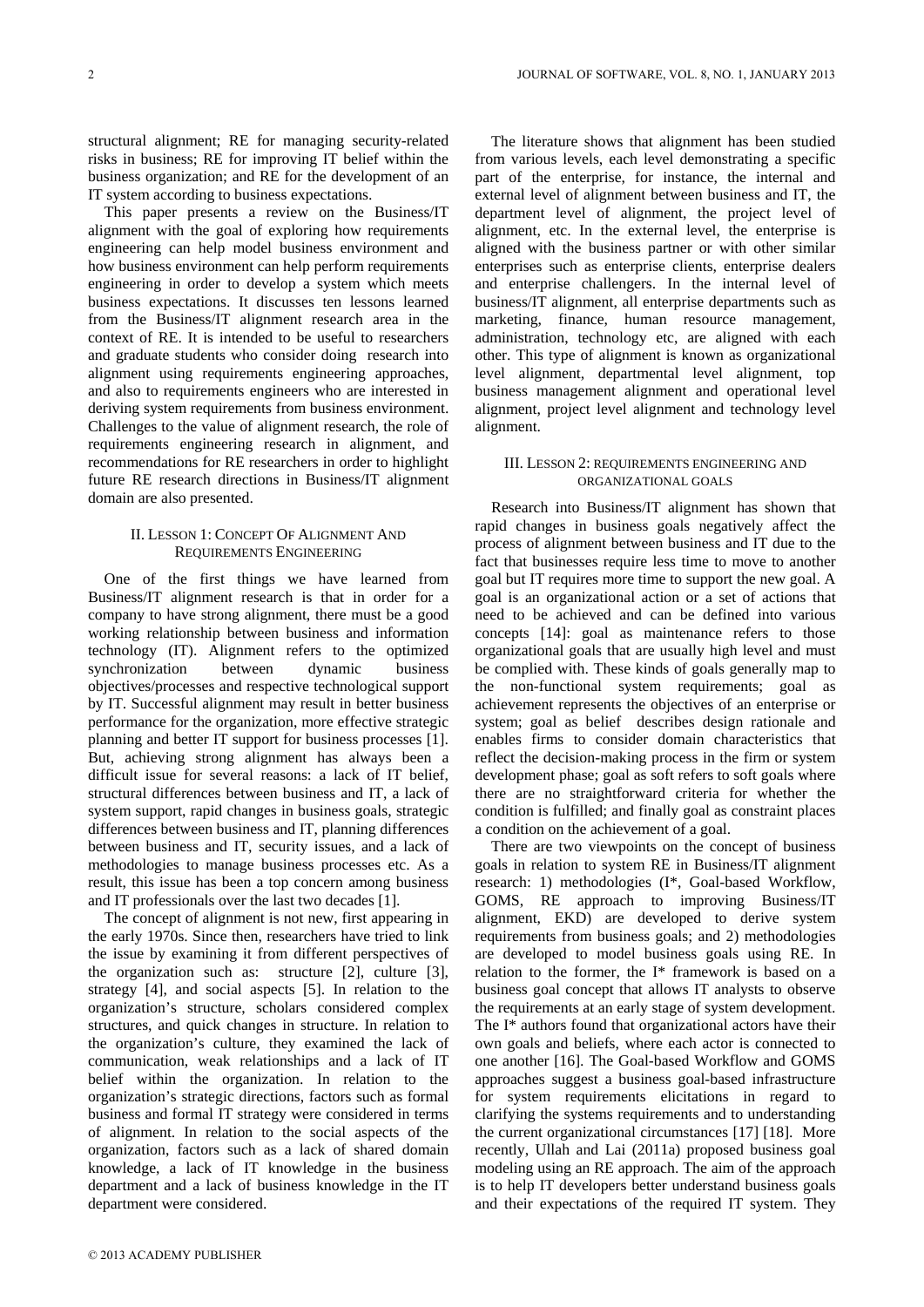recommend four attributes of requirements elicitation in regard to understanding business goals: who - defines stakeholders or goal agents; where - describes the location of the goal to be used; when - outlines the time frame by which stakeholders need the goal; why describes what needs to be included in the goal and the reasons stakeholders need the goal to be implemented [1].

It is widely accepted that understanding business goals is a complex process due to rapid changes in the business environment, changes in market conditions etc. Organizational goal modeling is one way to gain an indepth understanding of business goals, as one organizational goal may contain more than one sub-goal or goal task and every sub-goal or task is linked to the other, hence, this will help in the prioritization of business goals. The term prioritization refers to the allocation of a position of importance for each business goal, for example, identifying goals which are currently of less importance than other goals; and eliminating business goals which are no longer appropriate to the enterprise. Enterprise Knowledge Development (EKD) is the language used in the RE analysis phase to model business goals, for example, what needs to be included in the proposed goal and how to link goals within the business environment. The technique is composed of several sub-models such as: business role model, process model, goal model, actor's model, resource model etc [15].

Furthermore, according to some methodologies, goals can achieve and support the following: 1) goals support the selection of the right criterion to ensure the completeness of system requirements specifications [19]; 2) having clear goals ensures that irrelevant requirements during the analysis phase are avoided [19]; 3) goals can help to trace the requirements by linking high level concerns with low level technical concerns [20]; 4) goal refinement helps to document the system RE process [20]; 5) during the requirements elaboration process, as software engineers become concerned about various alternatives that need to be considered, goal refinement can help to identify all alternatives proposed and pinpoint the best alternative [20]; 6) business goals can help to explore the root cause of conflict between the system requirements and help to resolve them [21]; 7) goals help to manage the evolution of the requirements by separating stable information from volatile information [22]; and 8) goals are the fundamental driving force to recognize the system requirements [20].

The term business strategy refers to the direction and scope of an organisation by which the business organisation achieves a benefit through the allocation of its resources in a rapidly changing business environment in order to meet both the needs of the market and the stakeholder's expectations. The concept of business strategy varies within organizations levels: business corporate strategy refers to the overall purpose and scope (goals/objectives) of the business in order to fulfil stakeholder expectations; unit strategy refers to how a business organization competes in a particular business environment; and operational strategy is concerned with how each unit of the organization is structured to address the company's goals and objectives. Moreover, rapid changes in the business environment force organizations to change their business strategy. For example, in the late 60s, the business organizational strategy was to manufacture quantity product; in the 70s the organizational strategy was to produce products for a low cost; in the 80s the goal was to produce quality products; in the 90s, the organizational strategy was to produce products in less time; and in the 21st century, the strategy has changed towards offering extra services [13].

Successfully linking business and IT strategies depends on the degree to which the IT objectives, mission, and plans are supported by the business organizational objectives, mission, and plans. Business/IT alignment research has demonstrated that the issue of strategic differences between business and IT can be resolved using RE techniques. Bleistein et al. (2005) and Bleistein et al. (2006) present an RE-based model called B-SCP that enables the verification and validation of requirements in terms of Business/IT alignment and support for business strategy. The model incorporates the business strategy and low level business goals in the context of RE and links high level business strategy with low level business strategy. The work was successfully validated by the Seven Eleven Japan (SEJ) case study and its results indicate the following contributions to strategic Business/IT alignment and to RE for e-businesses: 1) it analyzes and decomposes business and IT strategies; 2) it identifies the system requirements; and 3) it verifies and validates the system requirements in order to effectively achieve strategic goals [23] [24]. Veres et al. (2009) identify that one problem with the B-SCP model is that it is very difficult to trace the dependency among requirements from the perspective of complex organizational projects. They extend the B-SCP model by describing an ontology data structure in order to represent the system requirements and to establish the link between business and IT strategies [25].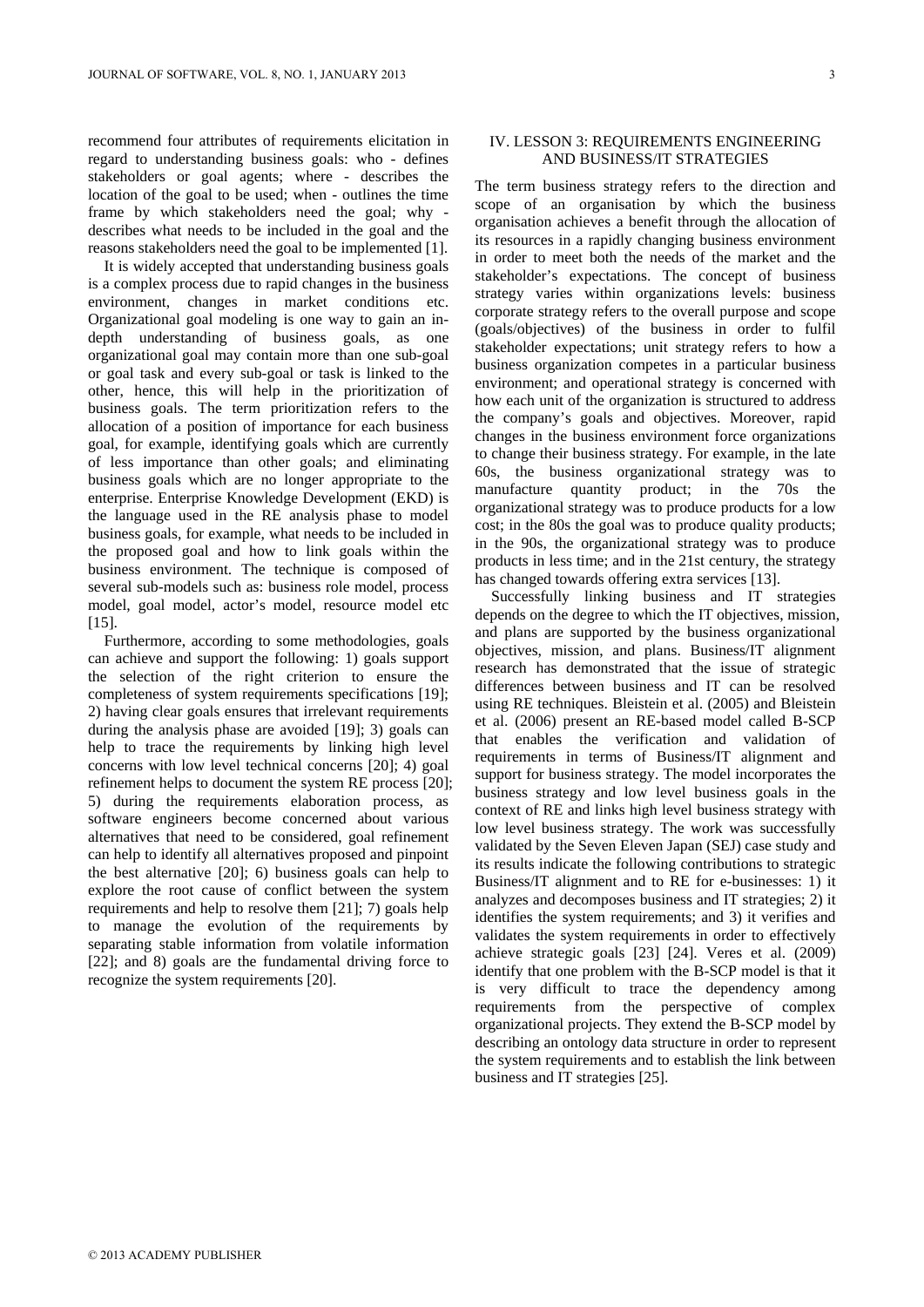| <b>Authors</b>                   | <b>Business-IT alignment Issue</b> |                                 |                    |                    |                    |                    |                    |                    |                    |
|----------------------------------|------------------------------------|---------------------------------|--------------------|--------------------|--------------------|--------------------|--------------------|--------------------|--------------------|
|                                  | <b>Lesson</b><br>1                 | <b>Lesson</b><br>$\overline{2}$ | <b>Lesson</b><br>3 | <b>Lesson</b><br>4 | <b>Lesson</b><br>5 | <b>Lesson</b><br>6 | <b>Lesson</b><br>7 | <b>Lesson</b><br>8 | <b>Lesson</b><br>9 |
| Hermann and Weiß 2008<br>[30]    | $\times$                           | $\times$                        | J                  | J                  | $\times$           | $\times$           | $\times$           | $\times$           | $\times$           |
| Lehtola et al. 2004 [31]         | $\times$                           | $\times$                        | $\times$           | $\times$           | $\times$           | J                  | $\times$           | $\times$           | $\times$           |
| Kappel 2001 [32]                 | $\times$                           | $\times$                        | $\times$           | $\times$           | $\times$           | J                  | $\times$           | $\times$           | $\times$           |
| Mayer et al. 2007[33]            | $\times$                           | $\times$                        | $\times$           | $\times$           | $\times$           | $\times$           | $\sqrt{2}$         | $\times$           | $\times$           |
| Ullah and Lai 2011b [47]         | $\times$                           | $\times$                        | $\times$           | $\times$           | $\times$           | $\times$           | $\sqrt{2}$         | $\times$           | $\times$           |
| Luis et al. 2007 [29]            | $\times$                           | $\times$                        | $\times$           | $\sqrt{ }$         | $\times$           | $\times$           | $\times$           | $\times$           | $\times$           |
| Ullah and Lai 2010 [13]          | $\times$                           | $\times$                        | J                  | $\times$           | $\times$           | $\times$           | $\times$           | $\times$           | $\times$           |
| Cardoso et al. 2009[28]          | $\times$                           | $\times$                        | J                  | $\times$           | $\times$           | $\times$           | $\times$           | $\times$           | $\times$           |
| Tomoyuki et al. 2005 [27]        | $\times$                           | $\times$                        | J                  | $\times$           | $\times$           | $\times$           | $\times$           | $\times$           | $\times$           |
| Didar and Zhi 2010 [26]          | $\times$                           | J                               | $\times$           | $\times$           | $\times$           | $\times$           | $\times$           | $\times$           | $\times$           |
| Veres et al. 2009 [25]           | $\times$                           | J                               | $\times$           | $\times$           | $\times$           | $\times$           | $\times$           | $\times$           | $\times$           |
| Bleistein et al. 2006 [24]       | $\times$                           | J                               | $\times$           | $\times$           | $\times$           | $\times$           | $\times$           | $\times$           | $\times$           |
| Nuseibeh and Kramer<br>1994 [22] | J                                  | $\times$                        | $\times$           | $\times$           | $\times$           | $\times$           | $\times$           | $\times$           | $\times$           |
| Bleistein et al. 2005 [23]       | $\times$                           | J                               | $\times$           | $\times$           | $\times$           | $\times$           | $\times$           | $\times$           | $\times$           |
| Yu 1993 [20]                     | $\sqrt{ }$                         | $\times$                        | $\times$           | $\times$           | $\times$           | $\times$           | $\times$           | $\times$           | $\times$           |
| Ullah A and Lai R 2011a          | $\prime$                           |                                 |                    |                    | $\overline{1}$     | $\overline{ }$     |                    |                    |                    |

 $\begin{array}{c|c|c|c|c|c|c|c|c} \hline \text{all } & \text{all } & \text{all } & \text{all } & \text{all } & \text{all } & \text{all } & \text{all } & \text{all } & \text{all } & \text{all } & \text{all } & \text{all } & \text{all } & \text{all } & \text{all } & \text{all } & \text{all } & \text{all } & \text{all } & \text{all } & \text{all } & \text{all } & \text{all } & \text{all } & \text{all } & \text{all } & \text{all } & \text{all } & \text{all } & \text{all } & \text{all } &$ 

Gordijn et al. 2006 [16] √ × × × × × × × × Card and Moran1983 [17] √ × × × × × × × × Ellis and Wainer 1994 [18] √ × × × × × × × × Yue 1987 [19] √ × × × × × × × × Bleistein 2006 [24] √ × × × × × × × × Anton et al. 1994 [22] √ × × × × × × × ×

TABLE 1: MATRIX SUMMARIZING THE RESEARCH INTO RE IN BUSINESS-IT ALIGNMENT

In light of the increasing dependence of business organizations on IT services, there is a need for both business (strategy maker) and developers (service provider) to focus on the creation of co-values between business and their clients. To do this, IT analysts need to conduct system RE in a systematic way in order to perform requirements identification, elicitation, and analysis so that the resulting IT services can support the business strategy. Didar and Zhi, 2010, developed a framework for identifying system requirements in the context of aligning IT strategy with business. The framework supports the systematic identification of system requirements which include the elicitation and analysis of system services that need to be developed in order to satisfy business needs. This framework supports strategic alignment between business and IT [26].

## V. LESSON 4: REQUIREMENTS ENGINEERING AND THE BUSINESS PROCESS

The business process is a series of business activities within an organization that leads to a specific business output. A business process identifies the needs of the consumers and provides a service that fulfils the consumer needs. Overall, the business process is essentially a set of interconnected processes that function in a rational flow to ensure the ultimate business goals and objectives are met. Processes in a business organization are the stable central component and need to be well organized and linked optimally with the organization's strategy and other relevant business activities. However, establishing business processes in the research area of alignment between business and information technology is a difficult task [1].

Another lesson learnt from the Business/IT alignment research area is that business processes assist IT analysts in the derivation of systems requirements. Tomoyuki et al. (2005) present a business process-oriented RE model to understand the relationship between business processes and software systems. The model defines three phases of RE: system RE elicitation and business process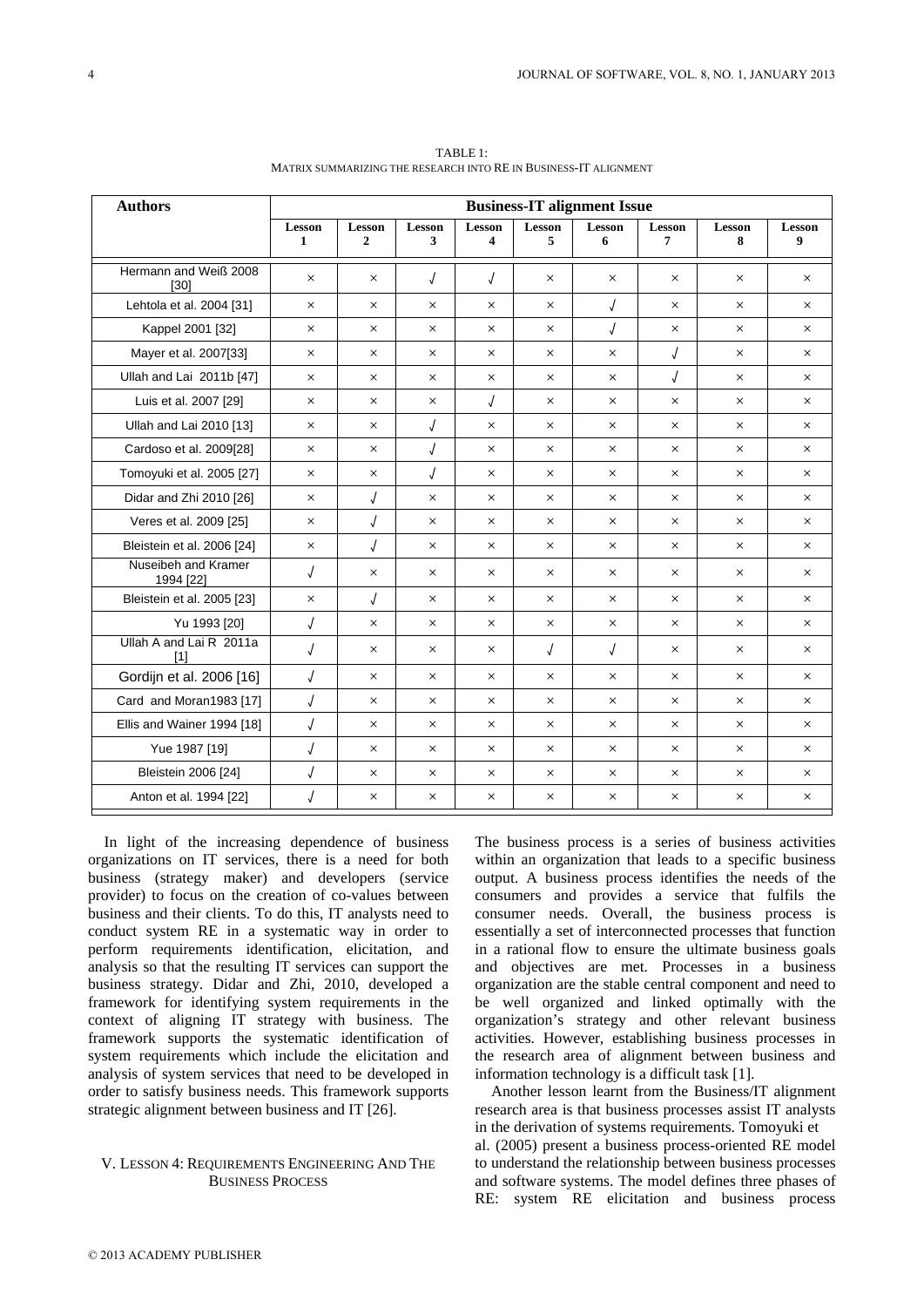verification, where they define the purpose of the business process; system RE elicitation and verification of detailed business processes, where they manage the process-driven system RE using a scenario-based approach; and RE elicitation and system specification, where they specify the system requirements with the customer. Obtaining system requirements at an early stage in the SDLC is crucial [27]. Cardoso et al. (2009) proposed a business process-based model for RE and found that modeling business processes is a conventional practice in the RE field which facilitates problem comprehension, helps customers understand their own business process, and reveals how the system will meet the needs of the process [28].

Recently, Ullah and Lai (2010) presented a businessprocess-driven RE approach for IT to better understand system requirements, as requirements are automatically generated from business processes and to provide assistance in obtaining the systems requirements quickly. Several components were used in the development of the methodology: 1) Business Process Management Notation was used to set up the link between business and IT infrastructure; 2) UML sequence diagrams were used to determine errors or conflicts between requirements; and 3) automatically-generated UML state diagrams were used in order to represent a true picture of business processes and to describe exactly what the system had to do and how it should do it. A process of order management in an automobile company was used as a case study to validate the approach and to guarantee the development of an IT system that effectively meets the needs of the business, positively influences the process of Business/IT alignment, as well as positively influencing the method of business process management [13].

## VI. LESSON 5: REQUIREMENTS ENGINEERING AND SYSTEM SUPPORT

Without the successful development of IS, business organizations cannot achieve their goals and objectives effectively. The development of successful IS means the systems have to be designed/implemented in a way to support business organizational needs or the system should be well fitted to the needs of its users and its environment [29]. However, developing an IS in the context of Business/IT alignment has long been a complex task, as it requires the business organizational environment to be taken into account so that the system completely meets the needs of business.

Another lesson learned from IT/ Business research is that a well managed system RE process helps to develop a system which is preferred by the business. Luis et al. (2007) proposed a system requirements elicitation approach to improve Business/IT alignment, believing that RE is the bridge between enterprise and system domains. The following components were used in their approach: business process management notation (BPMN) to link the business and IT environments; a goal tree derived from the business environment is used to represent the system impact; and a use case model derived from the goal tree is used to depict the systems

requirements. System specification means software that is developed for the enterprise must meet the enterprise goals and objectives [29]. The SIKOSA methodology defines a method of system requirements derivation from the business environment. It enables IT developers to develop a software system where every artefact is aligned with the business needs [30].

## VII. LESSON 6: REQUIREMENTS ENGINEERING AND IT **BELIEF**

Evidence indicates that past failures in IS reduce the organization's faith in the IT department and the confidence that line managers have in the ability of the IT department [41]. The failure of IS also presents a risk to the working relationships of business executives and chief information officers by lowering cooperation, belief and support from the organization's management [42]. IS failures result in a lack of belief in IT which is the reason organizations reduce the budget allocation for IT, however, for successful Business/IT alignment, IT needs to be considered as an organizational resource or asset [43] [44]. On the other hand, many organizations can point to a successful IT history which increases the trust of business executives, resulting in an increased budget for IT.

Research into Business/IT alignment revealed that the development of an IT system which is in line with business expectations and maintains IT belief within the business organization requires a suitable system RE process, where a minimum of four general RE tasks must be executed prior to developing the system: requirements elicitation, requirements negotiation, requirements specification, and requirements validation. Requirements elicitation is used to define what needs to be included in the system; why a business needs a system; who the system stakeholders are; and how to implement the proposed system. This phase helps IT developers to better understand the organizational needs that the system under consideration aims to develop. A requirements negotiation helps to identify business needs and links an agreement between business and IT as to the system requirements. Requirements specification describes the behavior of the system that needs to be developed, and depicts the context of the business organization which uses the system. Finally, requirements validation guarantees that the final version of the system requirements meets both the stakeholders' needs and the internal and external constrains set by the business organization [1].

## VIII. LESSON 7: REQUIREMENTS ENGINEERING AND LONG TERM IT FOCUS

Alignment research indicates companies today are moving quickly towards IT-oriented solutions within their businesses, especially the use of IT in business decision making. The literature shows that maintaining long term planning between business and IT is a critical issue for Business/IT alignment [45] [46].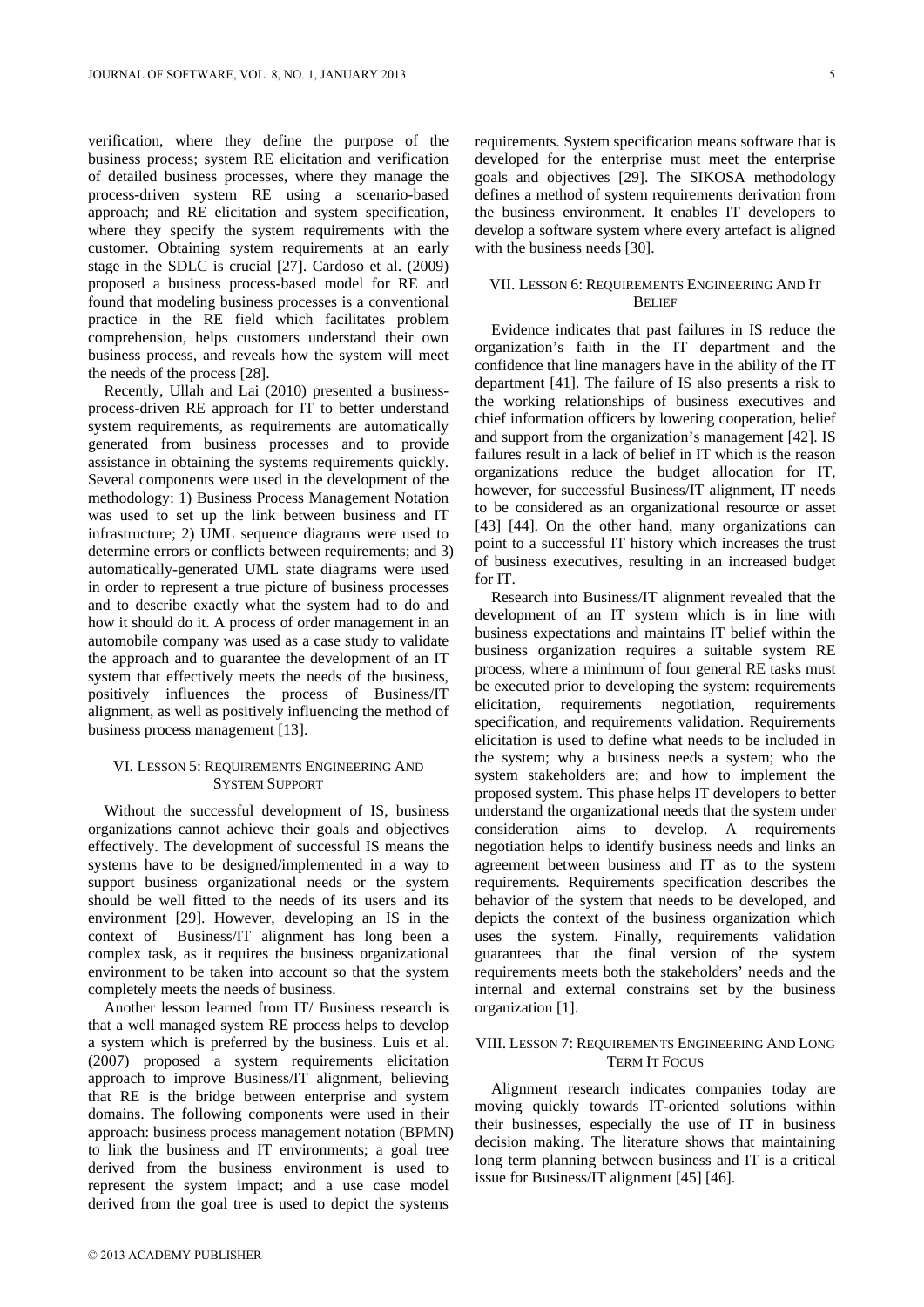Another lesson learned from the Business/IT alignment field is that companies today are moving quickly towards IT-oriented solutions within their businesses, especially the use of IT in business decision making. The literature shows that maintaining long term planning between business and IT is a critical issue for Business/IT alignment [45] [46]. In most business organizations, planning is only divided into top-down and bottom-up processes, for example, on the business side, planning is sub-divided into different departments such as Human Resource Management (HRM), finance department, marketing department, IT department etc., and on the IT side, the structure is divided into hardware and software, to establish a link between business and IT. Therefore, it is necessary for IT service providers to have a long term IT plan with business.

One way of achieving long term IT planning is to map system requirements with business planning. Decision making in systems RE (e.g. prioritization) must be coupled with company decisions. Lehtola et al. (2004) and Kappel (2001) define the principle of systems RE and make the following two recommendations: to add business value in the RE process; and the person who manages the RE process must take part in business decision making [31] [32]. Moreover, we found in our business goal modeling technique that the implementation of an IT system, according to business expectations, not only needs an understanding of business requirements or the completion of common RE tasks, business decisions must also be taken into account before commencing the implementation phase of the system [47].

### IX. LESSON 8: REQUIREMENTS ENGINEERING AND SECURITY RELATED RISKS

Over the past few years, managing and measuring security-related issues, both in public and private organizations, has been a challenging task. Several components of a business need to be assessed in terms of security management, such as business and IT resources, security policies and processes, and risk analysis procedures. Business resources refer to anything and everything that has economic value to the organization and that helps an organization operate its business; and IT resources are part of the organizational resources and support business resources within the organization. Security policies and procedures used to define securityrelated issues within an organization relate to: data confidentiality, safety, reliability, system failure, human error, etc. Risk analysis procedures focus on the evaluation of risks in security-related tools within the organization so that their effectiveness against possible threats to the business can be determined [47].

Information technology security within the business organization is becoming more focused around risk management. Mayer et al. (2007) proposed an RE approach to tackle the issue of alignment, together with the explanation of underlying security-related risk management ontology, where the main objective of the approach is to provide an accurate solution to securityrelated issues, with respect to the organizational resources

that need to be protected. There are several other commercial methods such as the Operationally Critical Threat, Asset, and Vulnerability Evaluation (OCTAVE) method, the qualitative risk analysis and management method (CRAMM), and the ITBPM method for IT security management which are available for managing security in an organization and identifying security issues as well as providing a solution that is the most suitable [47] [33].

## X. LESSON 9: REQUIREMENTS ENGINEERING AND ORGANIZATIONAL STRUCTURE

An organizational structure refers to how authority and responsibility is distributed across organizational boundaries. Business managers in the organization make judgments about how to structure sub-units and the degree to which authority within the business will be decentralized. In order to design an organizational structure, senior business managers normally assemble sub-units, either geographically or by similar business missions or goals into one group. Grouping business processes enhances cost management by placing similar business units under a single management group. The literature presents four basic types of business structures: 1) sole proprietorship which is the easiest and simplest form of business structure representing business organizations which are owned by one person or a small team; 2) partnership which is similar to a sole proprietorship, with the difference being that this type of business structure is run by more than one group; 3) a limited liability company which is a legal type of organization which offers limited liability to its stakeholders; and 4) a corporation which is the most complicated form of organizational structure which must comply with the rules set by the state in which they are registered [35].

A lesson learnt from Business/IT alignment research is that managing and defining an enterprise structure is a complex task due to non-alignment between business and IT structures within the organization, which may result in the business performing poorly. Several structural alignment methodologies have appeared in the literature where scholars address three major issues: 1) rapid changes in business structure - businesses often make changes within the organization in order to expand their business boundaries and to boost performance as the business structure is the first thing that needs to change when a business grows; 2) the business structure is complex - IT is more flexible in a smaller organizational business structure; and 3) the lack of IT support – the business structure needs to be decentralized to align with the organization's units and the organization's projects.

To date, there is no published work on structural alignment between business and IT in the context of RE. However, after having undertaken a detailed survey in the RE research area, we believe that the above mentioned structural alignment problems can be easily fixed by using different RE phases such as: requirements elicitation and structural modeling in the context of identifying business stakeholders (Sharp et al., 1999),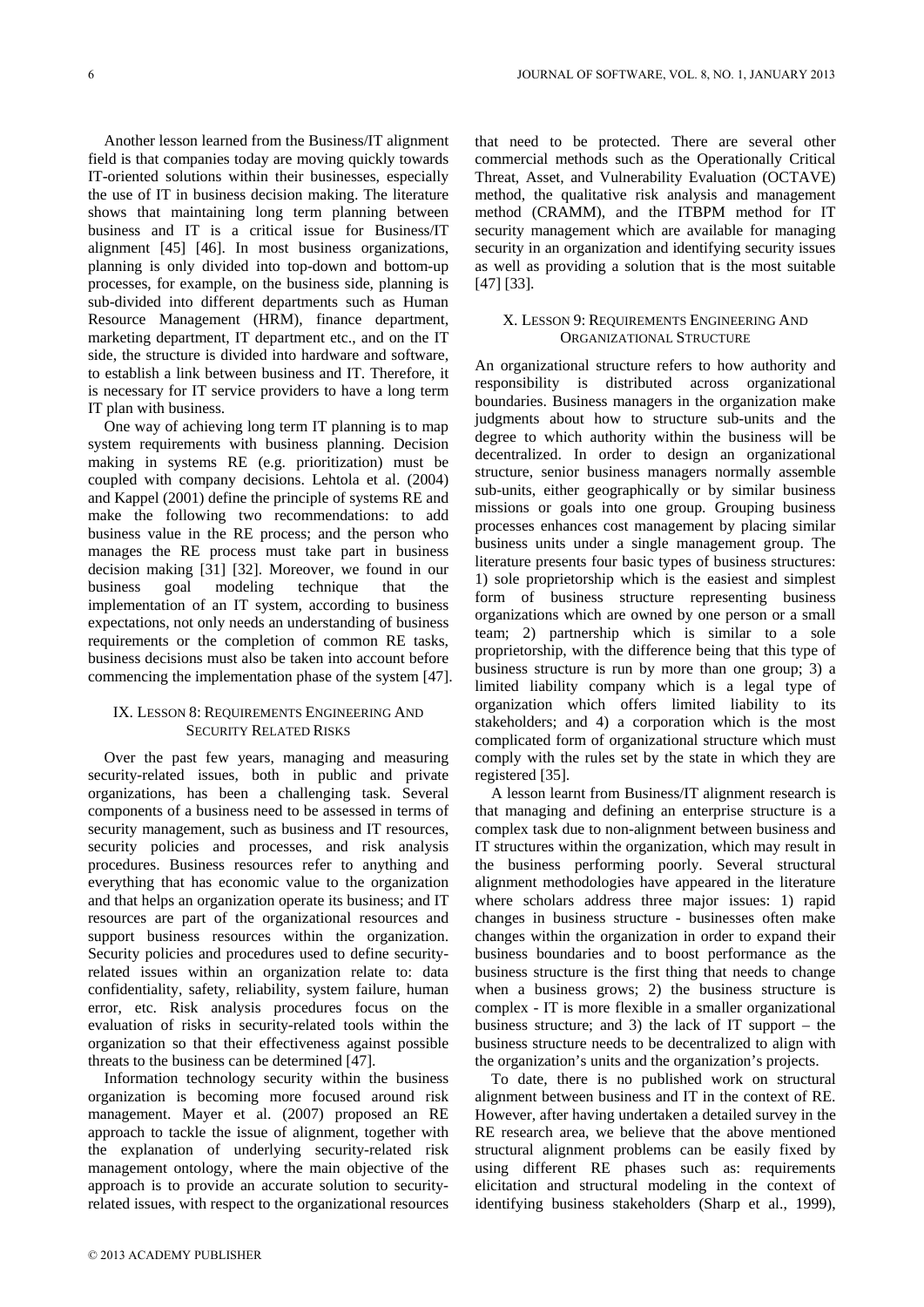business objects modeling [34], and business process modeling [13] etc.

## XI. LESSON 10: REQUIREMENTS ENGINEERING AND ENTERPRISE CULTURE

A strong business organizational culture is required in order to build a suitable working relationship between the business and IT staff/functions and attain successful alignment between business and IT [40]. Successful cultural relationships between senior management may achieve alignment [3]. However, another lesson learned from the research into Business/IT alignment is that business organizations are frequently becoming more advanced and complex than in the past, which affects the cultural relationship between business and IT in an organization. As a result, the process of alignment suffers.

The notion of business organizational culture became accepted in the early 1980s Three main fundamentals: shared business values, beliefs/trust; and behavioral norms, are necessary to maintain a well defined organizational culture. Moreover, it is widely accepted that organizations with strong cultural relationships can attain superior business performance. An organisation is comprised of people from diverse cultural backgrounds, with differing goals/objectives and emotional drives, which might affect the business performance; therefore, it is important for business organizations to have well defined top level strategy that aligns all these individuals in such a way as to successfully attain organizational goals and objectives [36] [37] [38]. However, so far, after having conducted a detailed survey on alignment between business and IT research, to our knowledge, there is no published work on cultural difference alignment between business and IT in the context of RE.

### XII. CONCLUSION AND FUTURE RESEARCH

In this paper, we have described literature in the Business/IT alignment research area in the context of RE, addressing questions such as: what we have learned?; can RE approaches be applied to another domain in another sector rather than the software development domain in IT companies?; how can system requirements be derived from business components?; what challenges has Business/IT alignment research faced?; and who are the contributors to the debate? A total of ten lessons learned from Business/IT alignment research have been presented in order to address these questions. The description of each lesson presents a specific issue of alignment and the way RE researchers have solved the issue. However, table 1 shows that eight alignment issues have been discussed by the RE community but so far, no solution has been found on the issue of "enterprise structure" and "cultural difference" in the Business/IT alignment domain.

Implications: Two main contributions can be derived from this paper for requirements engineers, alignment communities and business organizations First, for engineers and alignment communities interested in Business/IT alignment in the context of the RE research area, this paper describes how RE can help solve alignment issues and how the business environment can help to obtain system requirements in order to develop a system which meets business expectations and will be useful to them. Second, alignment has long been a crucial issue for business and IT executives, an area in which researchers have been working for many years. However, this problem still exists due to the lack of IT-driven alignment methodologies. This paper illustrates how executives can measure and maintain the process of alignment issue by issue rather than fixing all the alignment issues of the organization at the same time. This paper presents nine factors (business goal complexity, strategic differences between business and IT, BPM, lack of IS support, lack of IT belief, lack of IT planning, risk management, structural and cultural differences) that can be aligned by considering RE approaches.

Recommendations for future research directions: It is hoped that this paper will spark robust discussion on the merits of continued investigation of RE techniques in the Business/IT alignment domain. After having conducted a detailed survey on the topic, we have highlighted fourteen recommendations in regard to future RE research directions in the context of Business/IT alignment on which the RE and alignment communities can commence work.

- Business organizations are continually facing rapid changes in the business environment, particularly in relation to changes in consumer services, technologies and product lifecycles. In this time of rapid innovation and strong market competition, it is important for IT to develop a system which meets business expectations in a short period of time, which could be possible if the RE community is able to automate the RE process and save time in the SDLC.
- The business environment which incorporates business goals, objectives, strategies, processes, culture, etc can play a pivotal rule in obtaining business information system requirements. Therefore, the RE community must model the business goals and processes before the derivation of the system requirements from the business environment.
- Alignment refers to the optimized synchronization between dynamic business objectives and respective technological support by IT. Successful alignment can increase organizational performance and enhance an organization's reputation in the marketplace; however achieving strong alignment is a complex task, and researchers from the early 1970s to today have proposed countless business-driven alignment methodologies. These methodologies are ad hoc, given the level of dissatisfaction in organizations regarding their respective IT departments. Consequently, the alignment issue needs to be studied from an IT perspective. As described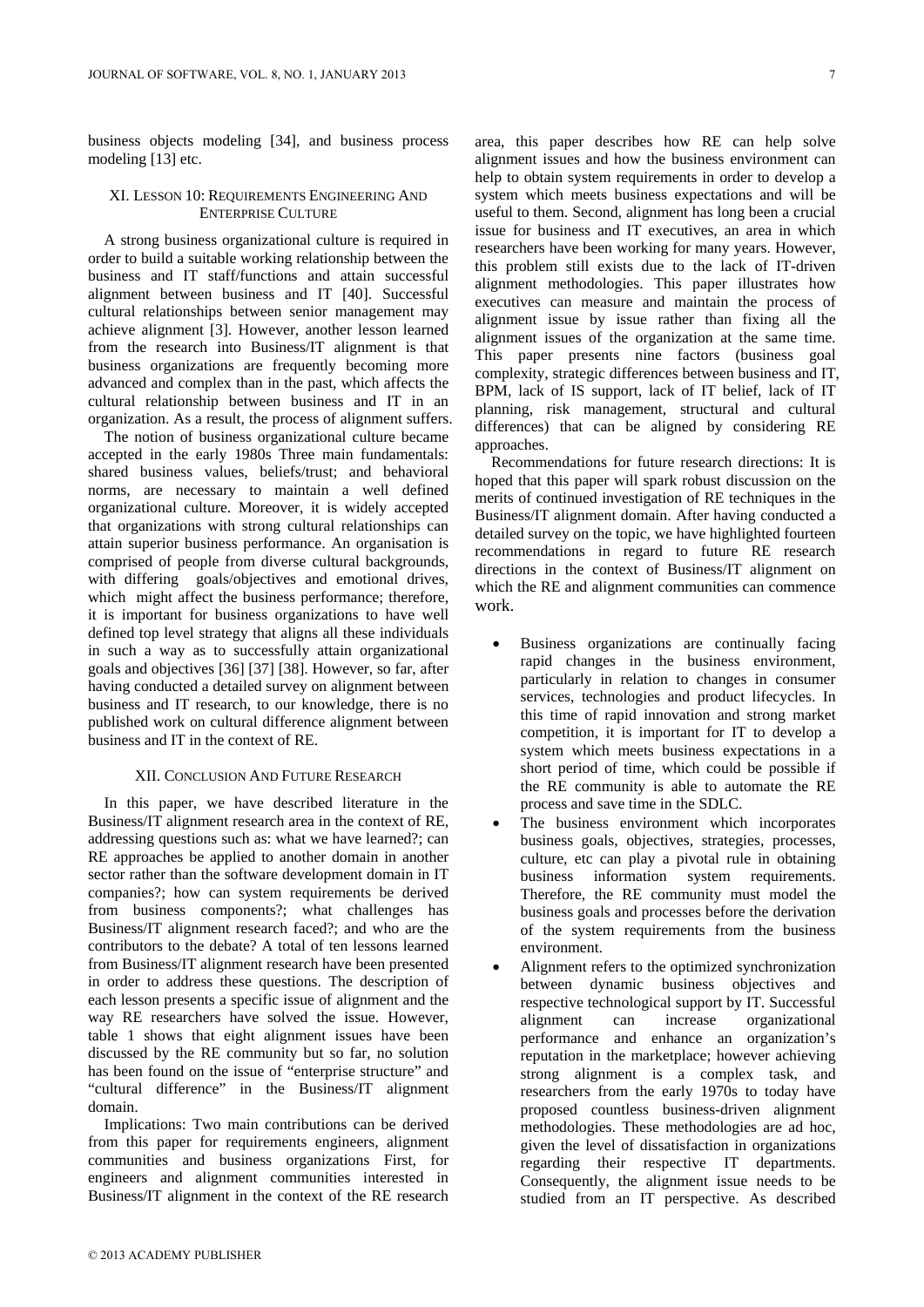above, the RE community has a very good chance of success in investigating how RE can contribute to Business/IT alignment.

- Researchers have often studied the issues of alignment in terms of using several aspects of RE such as requirements elicitation, requirements modelling, and requirements identification. There is now an opportunity for the RE community to study other aspects of RE such as requirements documentation, validation, analysis, negotiation, requirements evolution etc in the Business/IT alignment domain.
- Researchers should work closely with business analysts in order to sustain long term IT system planning against business planning. In the Business/IT alignment domain, business can quickly move towards new goals and objectives, so it is exigent for IT to provide services to business in a rapidly changing environment.
- Today, RE research has delivered countless RE methods, techniques, methodologies and tools with researchers, often conducting their studies in the domain of SDLC in system development companies. Therefore, it is essential to expand the domain for RE research. In this paper, we have introduced the Business/IT alignment research area as a future domain for RE research.
- The existing alignment methodologies relate to a specific type of organization, however, methodologies which have been developed to align small organizations are not suitable for medium- and large-sized organizations and vice versa. RE and alignment researchers should consider which methodology is appropriate to their sized organization.
- The business environment changes rapidly, which also requires changes in business goals. If business goals are changed, the alignment process needs to be re-aligned. To date, not much research has been published on how to conduct realignment, where RE and alignment researchers can take immediate action.
- Security is an essential element of the business organization and often security-related issues negatively affect the process of Business/IT alignment. However, to date, not much research has been published on how to organize security issues or how to defend an organization in the alignment research area. RE researchers must take immediate action on this issue, as the number of organizations moving towards e-business is increasing every day and security is an important aspect of e-business.
- Business processes are a main component of an organization, therefore it is important to explore business processes in detail. However, it is a complex task to investigate business processes in the context of alignment between business and technology.
- It is undeniable that business organizations are heavily dependent on technological services to progress their business capability in almost all areas of the organization and to do this, they spend a large amount of the organization's budget on technology management. This huge investment in technological services indicates that senior management is more aware of information systems and they are making efforts to merge IT department planning with organizational planning. However, establishing a link between IT and business planning is difficult.
- Measurement is an important part of alignment; if alignment can be measured, it is more effective in achieving business goals and objectives, and can be of greater assistance to business executives and IT managers in identifying the reasons for nonalignment. After a detailed analysis of the alignment literature, we believe that both minor and major modifications are needed to existing alignment measurement methodologies.
- For better alignment, there is a need to manage IT resources and investments carefully so that IT will not be considered a burden on the organizational budget.

#### **REFERENCES**

- [1] A. Ullah, and R. Lai, "Modeling Business Goal for Business/IT Alignment Using Requirements Engineering," Journal of Computer Information Systems (JCIS) 51(3), pp. 21-28, 2011a.
- [2] Y.A. Pollalis, "Patterns of co-alignment in informationintensive organizations: business performance through integration strategies," International Journal of Information Management, vol.23, pp. 469-492, 2003.
- [3] J.N. Luftman, R. Papp, and T. Brier, "Enablers and inhibitors of business-IT alignment," Communications of the Association of Information Systems, vol. 11, pp. 1–33, 1999.
- [4] G.S. Kearns, and A.L. Lederer, "The Effect of Strategic Alignment on the use of IS-Based Resources for Competitive Advantage," Journal of Strategic Information Systems, vol. 9, pp. 265–293, 2000.
- [5] B.H. Reich, and I. Benbasat, "Factors that Influence the Social Dimension of Alignment between Business and Information Technology Objectives," MIS Quarterly, vol. 24, pp. 81–113, 2000.
- [6] Nuseibeh, and S. Easterbrook, "Requirements engineering: a roadmap," In Proc. of the IEEE Int. Conf. on Soft. Eng. (ICSE), pp. 35–46, 2000.
- [7] H. Sharp, A. Finkelstein, and G. Galal, "Stakeholder identification in the requirements engineering process," In Proc. of the 10th Int. Work. on Datab. & Exp. Sys, pp. 387–391, 1999.
- [8] Berry, and E. Kamsties, "Ambiguity in Requirements Specification. Perspectives on Software Requirements," Kluwer Academic Publishers, 1999.
- [9] K. Ryan, "The role of natural language in requirements engineering," In Proceedings of the IEEE International Symposium on Requirements Engineering, pp. 240–242, 1993.
- [10] T.A. Alspaugh, and A.I. Anton, "Scenario networks for software specification and scenario management.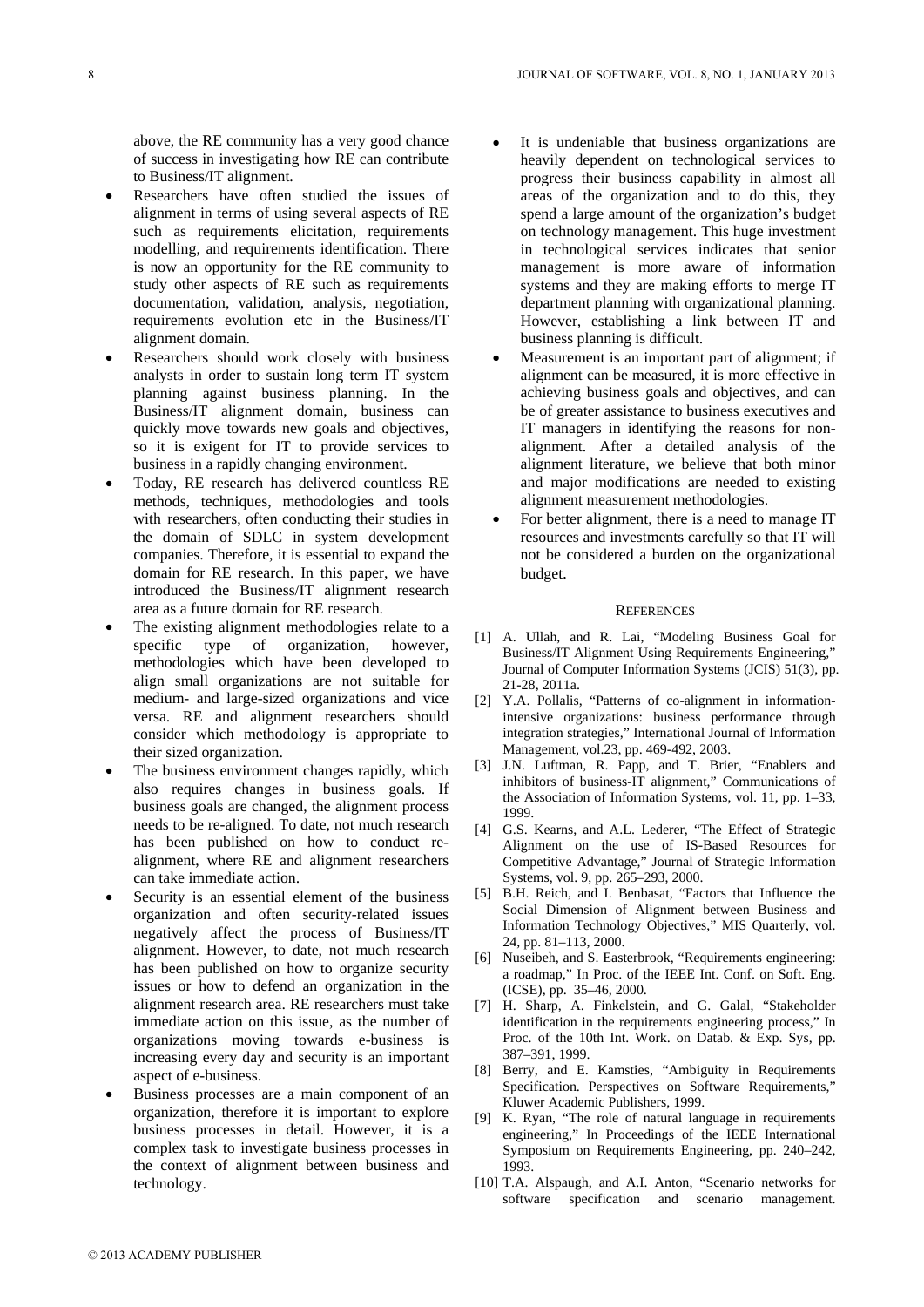Technical Report TR-2001-12," North Carolina State University at Raleigh, 2001.

- [11] D.L. Parnas, and J. Madey, "Functional documents for computer systems," Sci. of Comp. Prog, pp. 25, 41–61, 1995.
- [12] R. Lai, and S. J. Huang, "A Model for Estimating the Size of a Formal Communication Protocol Specification and its Implementation," IEEE Transactions on Software Engineering, vol. 29, pp. 46 – 62, 2003.
- [13] A. Ullah, and R. Lai, "A requirements engineering approach to improving IT-Business alignment," Proceedings of ISD, 19th International Conference on Information Systems Development, Prague, Czech Republic: published in Springer Computer Science Lecture Notes, pp. 1-9, 2010.
- [14] V. Lamsweerde, "Goal-Oriented Requirements Engineering: A Guided Tour," Proceedings of the 5th IEEE International Symposium on Requirements Engineering, pp. 249-263, 2001.
- [15] J. Bubenko, A. Persson, and J. Stirna, "EKD User Guide," http://www.dsv.su.se/~js/ekd\_user\_guide.html, accessed October 2010.
- [16] J. Gordijn, E. Yu, and B.V.D. Raadt, "E-Service Design using I\* and e3 value Modeling," IEEE Software journal, vol. 23, pp. 26-33, 2006.
- [17] S. K. Card, and T.P.A. Moran, "Newell, the Psychology of Human-Computer Interaction," Hillsdale, NJ, Erlbaum, USA, 1983.
- [18] A. Ellis, and J. Wainer, "Goal-Based Models of Collaboration," Collaborative Computing, vol. 4, pp. 61-86, 1994.
- [19] K. Yue, "What Does It Mean to Say that a Specification is Complete?," Proc. IWSSD-4, Fourth Internationul Workshop on Software Specification and Design, 1987.
- [20] Yu, "Modeling Organizations for Information Systems Requirements Engineering," Proceedings of the 1st International Symposium on Requirements Engineering, pp. 34-41, 1993.
- [21] Nuseibeh, and J. Kramer, "A Framework for Expressing the Relationships Between Multiple Views in Requirements Specifications," IEEE Transactions on Software Engineering, vol.10, pp. 760-773, 1994.
- [22] A. I. Anton, W. M. McCracken, and C. Potts, "Goal Decomposition and Scenario Analysis in Business Process Reengineering," Proc. CAISE'94, LNCS 811, Springer-Verlag, pp. 94-104, 1994.
- [23] S. J. Bleistein, K. Cox, and J. Verner, "Strategic Alignment in Requirements analysis for organizational IT: An Integrated Approach," In 20th ACM Symposium on Applied Computing (ACM SAC05), Sante Fe, NM, USA, pp. 1300-1307, 2005.
- [24] S. J. Bleistein, K. Cox, and J. Verner, "Validating strategic alignment of organizational IT requirements using goal modeling and problem diagrams," The Journal of Systems and Software, vol. 2, pp. 362–378, 2006.
- [25] Veres, J. Sampson, S. J. Bleistein, K. Cox, and J. Verner, 2009, "Using Semantic Technologies to Enhance a Requirements Engineering Approach for Alignment of IT with Business Strategy. International Conference on Complex," Intelligent and Software Intensive Systems, pp. 469-474, 2009.
- [26] Z. Didar, and J. Zhi, "A Framework for the Elicitation and Analysis of Information Technology Service Requirements and Their Alignment with Enterprise Business Goals," 34th Annual IEEE Computer Software and Applications Conference Workshops, 2010.
- [27] A. Tomoyuki, G. Eiji, and N. Tomoko, "Business Process" Oriented Requirements Engineering Process," Proceedings of 13th IEEE International Conference on Requirements Engineering, 2005.
- [28] E. C. S. Cardoso, J.P.A. Almeida, and G. Guizzardi, "Requirements Engineering Based on Business Process Models: A Case Study," Enterprise Distributed Object Computing Conference Workshops, pp. 320 – 327, 2009.
- [29] J. Luis, D. V. González, and J. S. Díaz, "Business processdriven requirements engineering: a goal-based approach," In 8th Workshop on Business Process Modeling, Development, and Support, 2007.
- [30] A. Hermann, and D. Weiß, "Alignment of Software Specifications with Quality- and Business Goals in the SIKOSA Methodology," Proceedings of the PRIMIUM Subconference at the Multikonferenz Wirtschaftsinformatik (MKWI), CEUR Workshop Proceedings, 2008.
- [31] L. Lehtola, M. Kauppinen, and S. Kujala, "Requirements Prioritization Challenges in Practice," Proceedings of 5th International Conference on Product Focused Software Process Improvement, pp. 497- 508, 2004.
- [32] T. Kappel, "Perspectives on Roadmaps: How Organizations Talk about the Future," The Journal of Product Innovation Management, vol. 18, pp. 39-50, 2001.
- [33] N. Mayer, E. Dubois, and A. Rifaut, "Requirements Engineering for Improving Business/IT Alignment in Security Risk Management Methods," 3rd International Conference Interoperability for Enterprise Software and Applications (I-ESA'07), 2007.
- [34] A. Caetano, A. R. Silva, and J. Tribolet, "Using roles and business objects to model and understand business processes," Proceedings of the ACM symposium on Applied computing, 2005.
- [35] Sullivan, and S. M. Sheffrin, "Economics: Principles in action. Upper Saddle River," New Jersey 07458: Pearson Prentice Hall, 2003.
- [36] Gallivan, and M. Srite, "Information technology and culture: Identifying fragmentary and holistic perspectives of culture," Information and Organization, vol. 15, pp. 295–338, 2005.
- [37] Mats, and P. O. Berg, "Corporate Culture and Organizational Symbolism: An Overview," Berlin: Walter de Gruyter & Co, 1956.
- [38] K. S. Cameron, and R. E. Quinn, "Diagnosing and Changing Organizational Culture: Based on the Competing Values Framework. Reading," MA: Addison-Wesley Publishing Co, 1999.
- [39] J. C. Henderson, and N. Venkatraman, "Strategic Alignment-A model for organizational transformation through information technology," Oxford University Press, pp. 97–117, 1992.
- [40] A. M. Kantrow, "The strategy technology connection," Harvard Business Review, pp. 6-21, 1980.
- [41] R. Brown, "Value-Added Associations: The IS/ CEO Relationship," Systems/3X and AS World, vol. 19, pp. 28- 35, 1991.
- [42] J. F. Rockart, M. J. Earl, and J. Ross, "Eight Imperatives for the New IY Organization," Sloan Management Review, pp. 43-55, 1996.
- [43] L. P. Willcocks, and R. Plant, "Pathways to e-Business leadership: Getting from bricks to clicks," Sloan Management Review, vol. 42, pp. 50-59, 2001.
- [44] S. H. Haeckel, and R. L. Nolan, "Managing by wire," Harvard Business Review, vol. 71, pp. 122-132, 1993.
- [45] M. Broadbent, and P. Weill, "Improving business and information strategy alignment: Learning from the banking